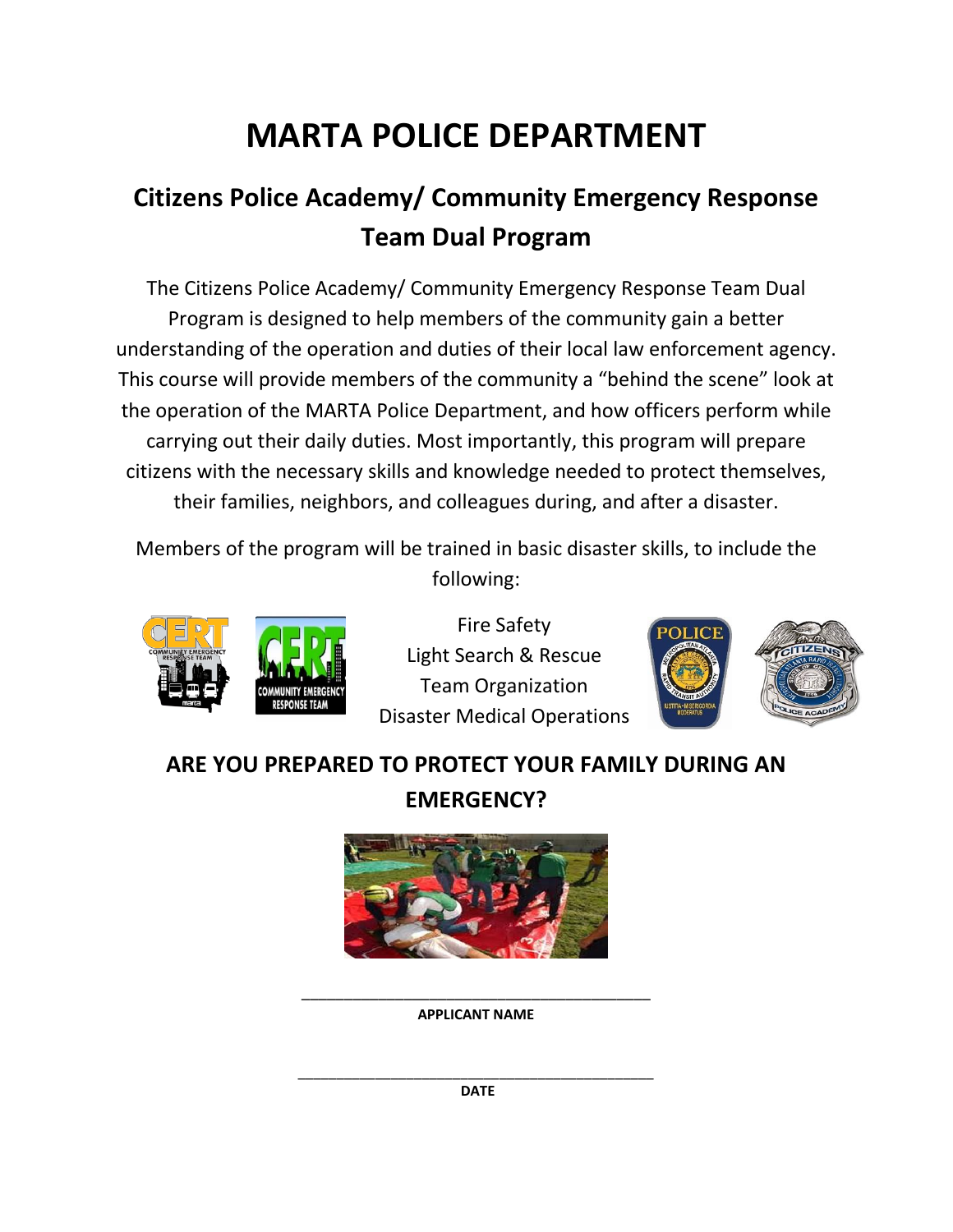### **What is Citizens Police Academy?**

CPA is a free program organized to give the public a glimpse of how the Police Department operates and carry out policy and procedures. The program offers a series of classes which will be instructed by professional members of the Police Department.

The goal of the program is to educate the community of the duties and expectations of the Police Department, in order to prevent fear and misconceptions of law enforcement personnel.



### **What is Community Emergency Response Team?**

CERT is a FEMA program. This program educates the community about disaster preparedness for hazards that may impact their community. The program offers a series of classes and training that focus on developing the necessary skills needed to respond to basic disasters.

Training classes include:

- **Disaster Preparedness**
- **Disaster Fire Suppression**
- **Disaster Medical Operations**
- **Light Search & Rescue Operation**
- **Disaster Psychology and Team Organization**
- **National Incident Management System**



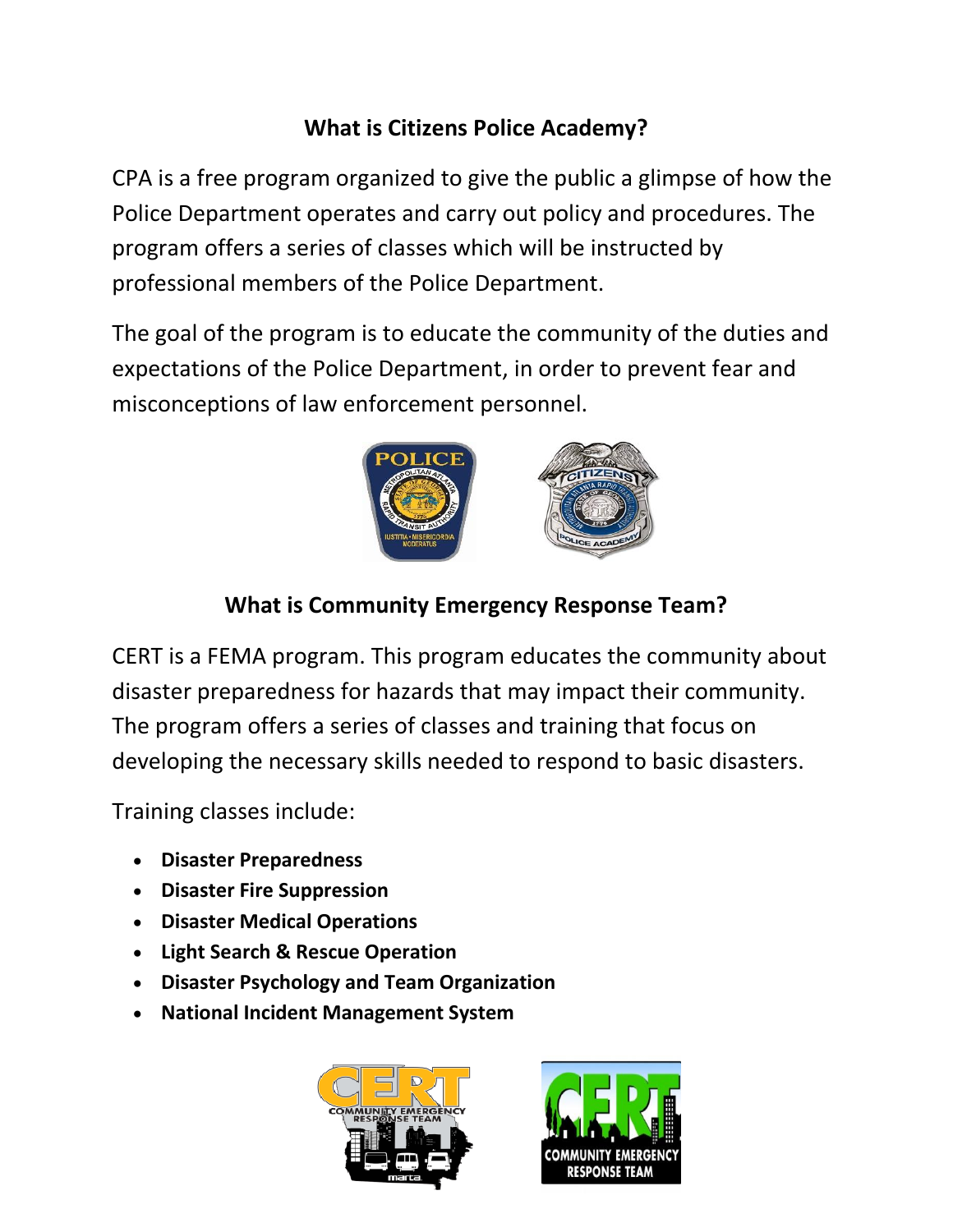#### **WHAT TO EXPECT**

This is a FREE training program

Members will receive 18 hours of Citizens Police Academy, which will be covered over a period of 6 weeks (one day a week for 3 hours, 6 p.m.-9 p.m.) The Citizens Police Academy portion of this course will prepare members to successfully fulfill the requirements needed to continue into the CERT portion of the Program.

Members will receive 24 hours of hands-on training during the CERT portion of the program, which will be covered over 8 weeks (one day a week for 3, hours 6 p.m.-9 p.m.).

You will have the opportunity to participate in the following practical exercises:

Ride-along (2 hours) Firearm Safety/ Training & Qualifications (Shooting Range) (3 hours) Half- Scale Exercise (3 hours) Completion of a minimum of 30 hours required. **Upon completion of the program, you will become a Certified CPA/ CERT Member.**

#### **WHAT DOES IT MEAN TO BE A CERTIFIED CPA/CERT MEMBER?**

Being a certified CPA/CERT member will come with some expectations and responsibilities. As a CPA/CERT member you will be eligible to volunteer and assist the MARTA Police Department with major events, opportunities for continuing education and training, assist community members during an emergency until professional help arrive, and most importantly, you will be prepared to protect yourself and your family.

#### **OTHER BENEFITS OF BECOMING A MEMBER**

You receive great training to add to your resume.

You become a better asset when being considered for employment.

You have a better understanding of basic law and law enforcement duties.

You gain a better relationship with your local law enforcement agency.

You will be better prepared to respond to, and cope with the aftermath of a disaster.

You will receive safety equipment to include: a backpack, safety vest, hard hat, first-aid kit, flashlight, and other tools necessary for emergencies.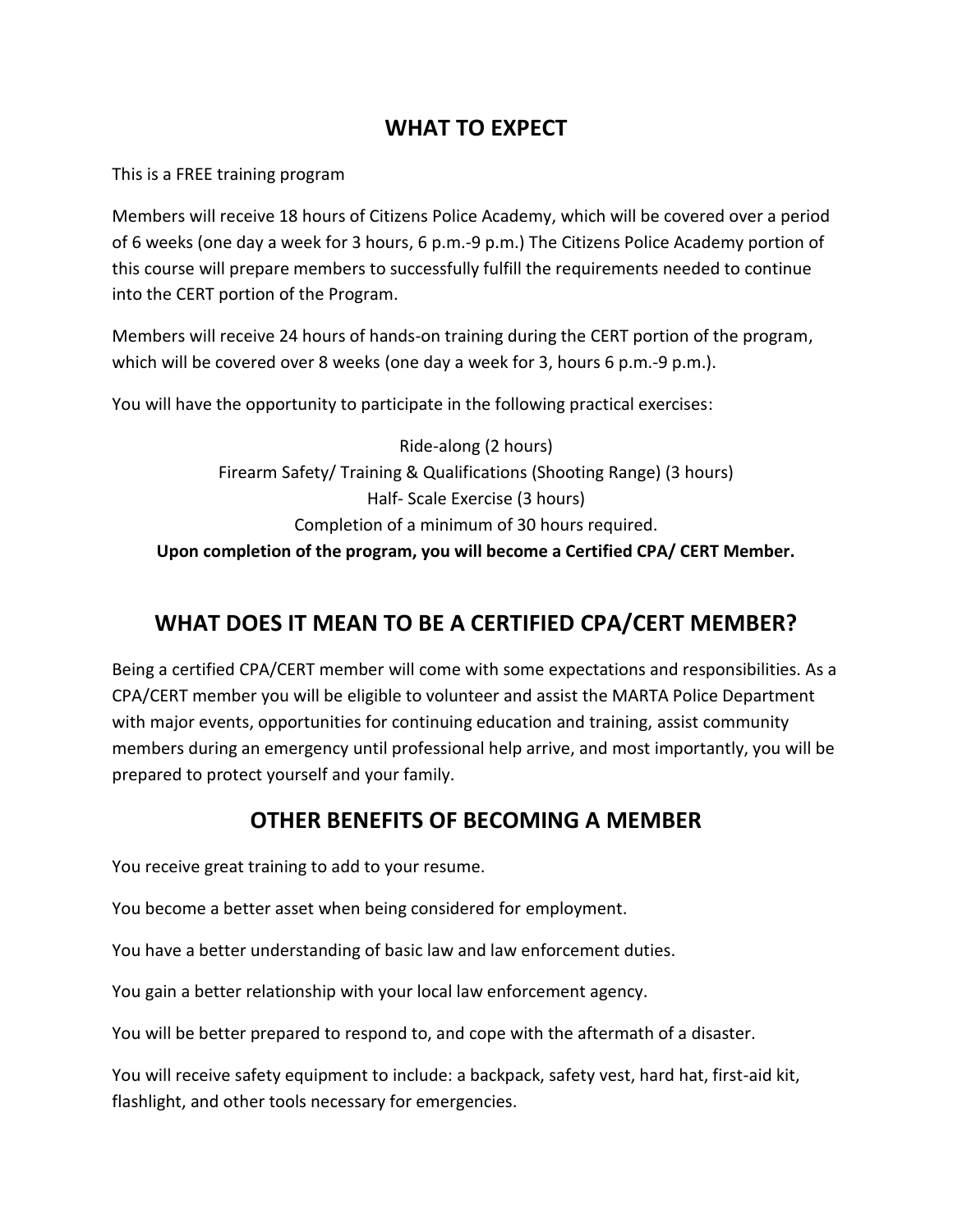#### **HOW TO APPLY:**

- **1. Complete the cover sheet with your name and date.**
- **2. Fill out the application in this packet. Please complete the entire application.**
- **3. Please print or type all requested information.**
- **4. Please write as legible as possible, as we will use this information to contact you in the event of a change in location or time of a class.**

#### **Important:**

True and complete responses to this application are a necessity.

This information will be subject to confirmation by administration investigation.

All information which is recorded in this application will be used only in relation to determining the suitability and qualifications of the applicant for enrollment only, and no other purpose.

Hand deliver or mail the completed application to 2400 Piedmont Rd., Atlanta, Ga. 30324. You may leave it with the Administrative Assistant at the desk, attention Officer Darby.

For additional questions contact Sergeant Darby at 404-848-3670 or 404-425-4068 or email at [rsdarby@itsmarta.com.](mailto:rsdarby@itsmarta.com)

**\*\*\* Please print in black or blue ink and fill out the application entirely. Failure to complete entire application may result in denial of participating in the training program.** 

**\*\*\*Submitting an application does not guarantee admittance in the next scheduled class; however, it assures that your interest is recorded. If you are not accepted into the next scheduled class, your application will remain on file and considered for upcoming classes, in the order that it is received.**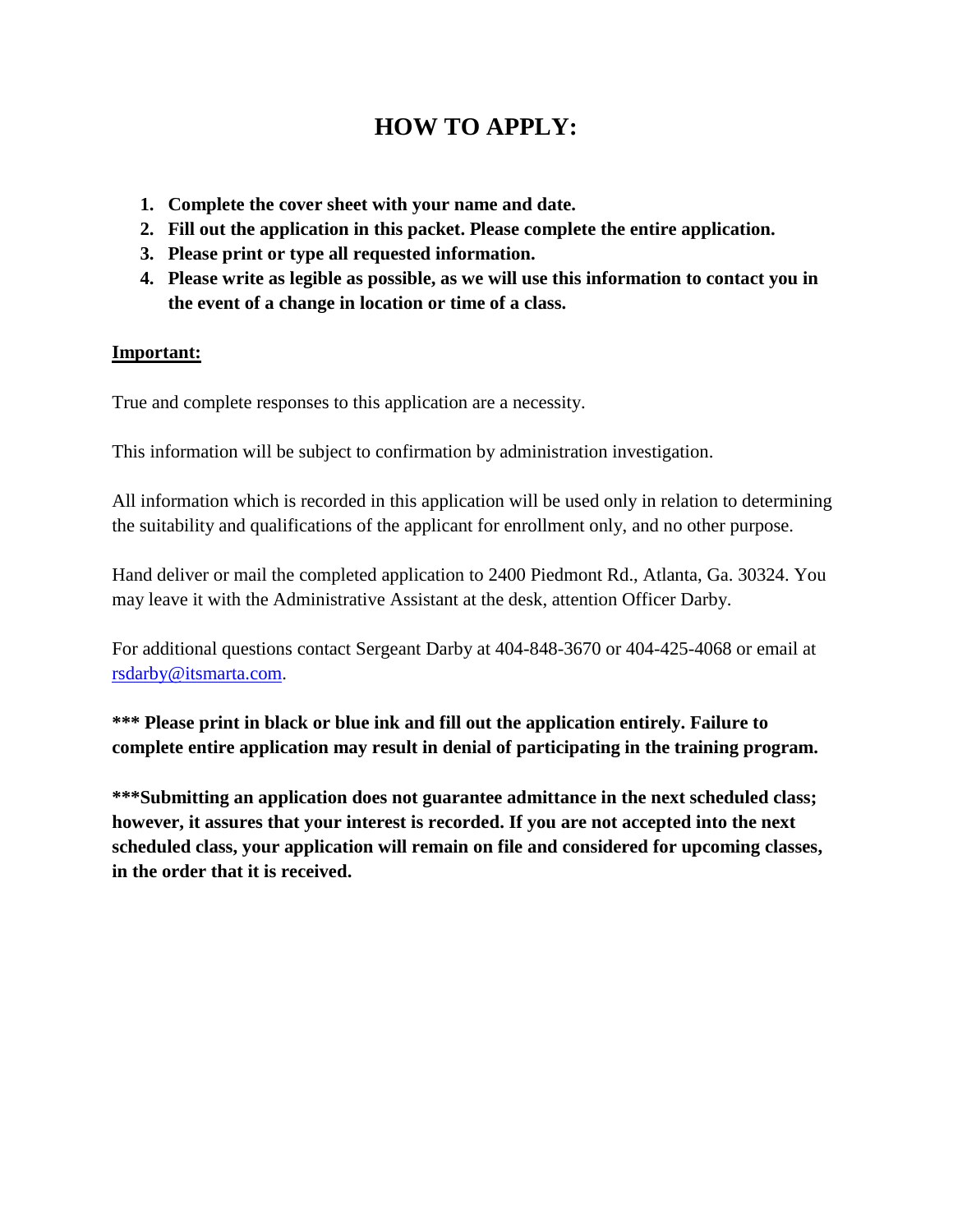### **MARTA Police Department CPA/CERT Application**

|                                   | N <sub>O</sub>                                                                                                                                                            |
|-----------------------------------|---------------------------------------------------------------------------------------------------------------------------------------------------------------------------|
|                                   | <b>NO</b>                                                                                                                                                                 |
|                                   |                                                                                                                                                                           |
|                                   | Phone (W): $\qquad \qquad$ Phone (C): $\qquad \qquad$ E-mail:                                                                                                             |
|                                   | MARTA E-mail Address (applicable for MARTA employees only): ____________________                                                                                          |
| Emergency Contact Name / Phone #: | and the control of the control of the control of the control of the control of the control of the control of the                                                          |
|                                   |                                                                                                                                                                           |
|                                   |                                                                                                                                                                           |
| List one reference:               |                                                                                                                                                                           |
|                                   | 1. Phone Number:                                                                                                                                                          |
|                                   |                                                                                                                                                                           |
| Please mail completed form to:    | Sergeant Rasheeda Darby, CPA Coordinator<br>Sergeant Anthony McCalla, CERT Coordinator<br><b>MARTA Police Department</b><br>2424 Piedmont Road, N.E.<br>Atlanta, GA 30324 |